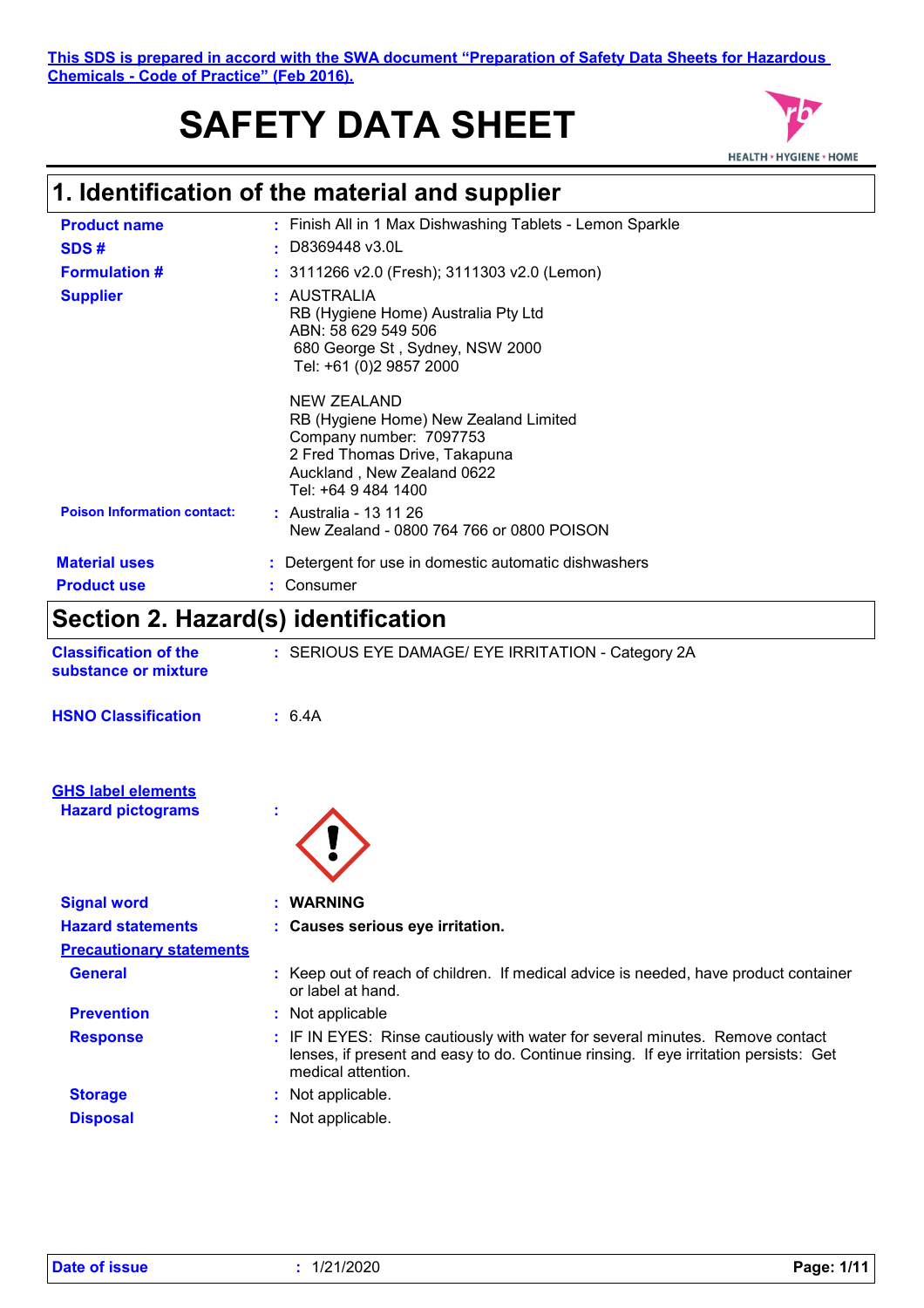# **Section 2. Hazard(s) identification**

| <b>Additional information</b>                                               | : If a child puts a tablet into the mouth, remove immediately. If contents have been<br>released, rinse the mouth out thoroughly. Give a glass of water to drink and seek<br>medical advice. |
|-----------------------------------------------------------------------------|----------------------------------------------------------------------------------------------------------------------------------------------------------------------------------------------|
| <b>Recommendations</b>                                                      | : No known significant effects or critical hazards.                                                                                                                                          |
| <b>Recommendations</b>                                                      | : No known significant effects or critical hazards.                                                                                                                                          |
| <b>Other hazards which do not : None known.</b><br>result in classification |                                                                                                                                                                                              |

# **Section 3. Composition and ingredient information**

**Substance/mixture :**

: Mixture

| <b>Ingredient name</b>                                                   | $%$ (w/w)  | <b>CAS number</b> |
|--------------------------------------------------------------------------|------------|-------------------|
| sodium carbonate                                                         | 1≥30 - ≤60 | 497-19-8          |
| Poly(oxy-1,2-ethanediyl),α-hydro-ω-hydroxy- Ethane-1,2-diol, ethoxylated | 7 - 13     | 25322-68-3        |
| Cellulose                                                                | ՝≤3        | 9004-34-6         |
| disodium carbonate, compound with hydrogen peroxide (2:3)                | l>5 - <10  | 15630-89-4        |
| Alcohols, C12-15-branched and linear, ethoxylated propoxylated           | < 1        | 120313-48-6       |

#### **Other Non-hazardous ingredients to 100%**

**Occupational exposure limits, if available, are listed in Section 8.**

### **Section 4. First aid measures**

#### **Description of necessary first aid measures**

| <b>Eye contact</b>   | : Immediately flush eyes with plenty of water, occasionally lifting the upper and lower<br>eyelids. Check for and remove any contact lenses. Continue to rinse for at least 10<br>minutes. Get medical attention.                                                                                                                                                                                                                                                                                                                                                                                                                                                                                                                                                                    |
|----------------------|--------------------------------------------------------------------------------------------------------------------------------------------------------------------------------------------------------------------------------------------------------------------------------------------------------------------------------------------------------------------------------------------------------------------------------------------------------------------------------------------------------------------------------------------------------------------------------------------------------------------------------------------------------------------------------------------------------------------------------------------------------------------------------------|
| <b>Inhalation</b>    | : Remove victim to fresh air and keep at rest in a position comfortable for breathing.<br>If not breathing, if breathing is irregular or if respiratory arrest occurs, provide<br>artificial respiration or oxygen by trained personnel. It may be dangerous to the<br>person providing aid to give mouth-to-mouth resuscitation. Get medical attention if<br>adverse health effects persist or are severe. If unconscious, place in recovery<br>position and get medical attention immediately. Maintain an open airway. Loosen<br>tight clothing such as a collar, tie, belt or waistband. In case of inhalation of<br>decomposition products in a fire, symptoms may be delayed. The exposed person<br>may need to be kept under medical surveillance for 48 hours.               |
| <b>Skin contact</b>  | : Flush contaminated skin with plenty of water. Remove contaminated clothing and<br>shoes. Get medical attention if symptoms occur. Wash clothing before reuse.<br>Clean shoes thoroughly before reuse.                                                                                                                                                                                                                                                                                                                                                                                                                                                                                                                                                                              |
| <b>Ingestion</b>     | : Wash out mouth with water. Remove dentures if any. Remove victim to fresh air<br>and keep at rest in a position comfortable for breathing. If material has been<br>swallowed and the exposed person is conscious, give small quantities of water to<br>drink. Stop if the exposed person feels sick as vomiting may be dangerous. Do not<br>induce vomiting unless directed to do so by medical personnel. If vomiting occurs,<br>the head should be kept low so that vomit does not enter the lungs. Get medical<br>attention if adverse health effects persist or are severe. Never give anything by<br>mouth to an unconscious person. If unconscious, place in recovery position and get<br>medical attention immediately. Maintain an open airway. Loosen tight clothing such |
| <b>Date of issue</b> | : 1/21/2020<br>Page: 2/11                                                                                                                                                                                                                                                                                                                                                                                                                                                                                                                                                                                                                                                                                                                                                            |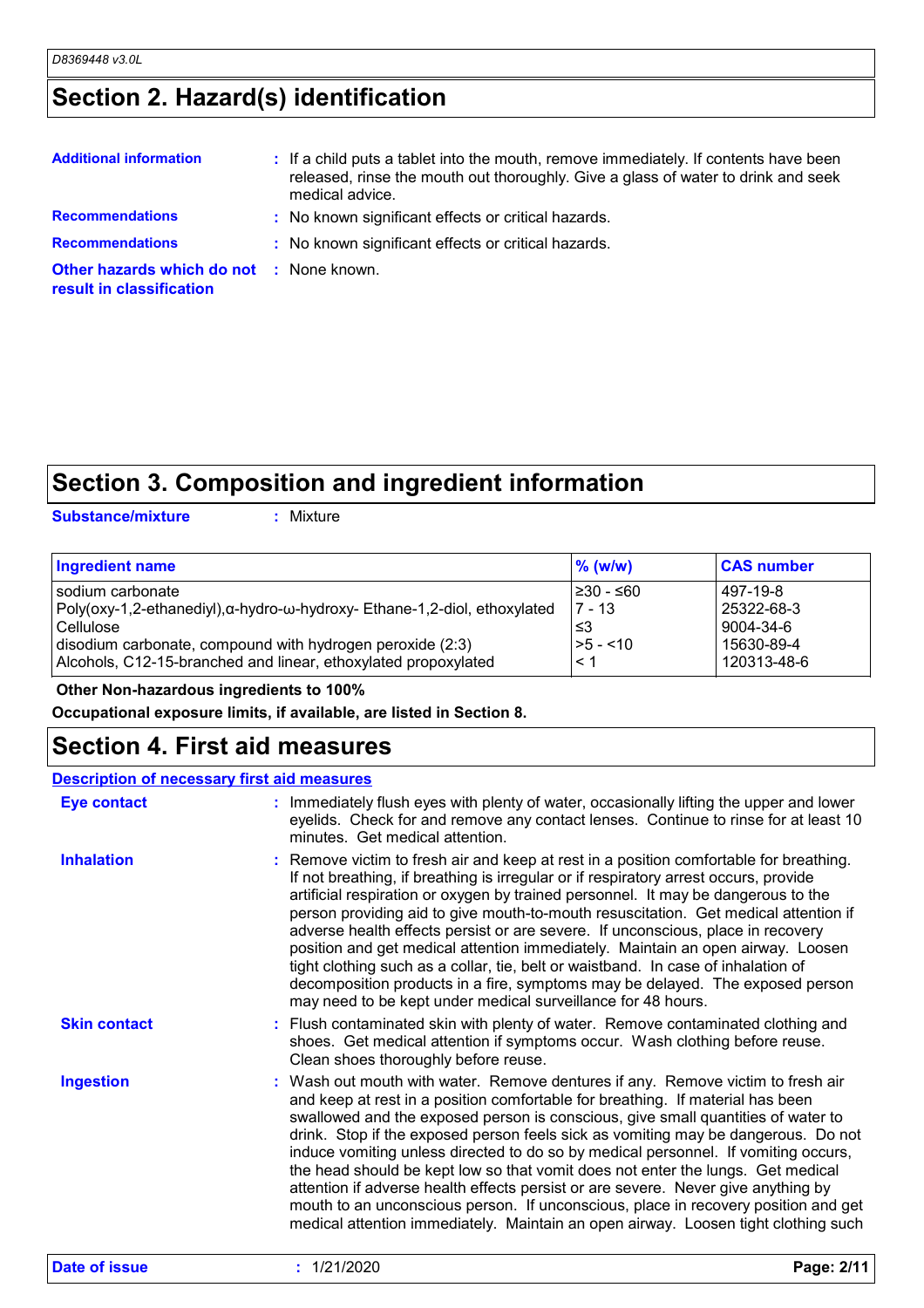### **Section 4. First aid measures**

as a collar, tie, belt or waistband.

| <b>Most important symptoms/effects, acute and delayed</b> |                                                                                                                                                                          |
|-----------------------------------------------------------|--------------------------------------------------------------------------------------------------------------------------------------------------------------------------|
| <b>Potential acute health effects</b>                     |                                                                                                                                                                          |
| <b>Eye contact</b>                                        | : Causes serious eye irritation.                                                                                                                                         |
| <b>Inhalation</b>                                         | : No known significant effects or critical hazards.                                                                                                                      |
| <b>Skin contact</b>                                       | : No known significant effects or critical hazards.                                                                                                                      |
| <b>Ingestion</b>                                          | : No known significant effects or critical hazards.                                                                                                                      |
| <b>Over-exposure signs/symptoms</b>                       |                                                                                                                                                                          |
| <b>Eye contact</b>                                        | : Adverse symptoms may include the following:<br>pain or irritation<br>watering<br>redness                                                                               |
| <b>Inhalation</b>                                         | : No specific data.                                                                                                                                                      |
| <b>Skin contact</b>                                       | : No specific data.                                                                                                                                                      |
| <b>Ingestion</b>                                          | : No specific data.                                                                                                                                                      |
|                                                           | Indication of immediate medical attention and special treatment needed, if necessary                                                                                     |
| <b>Notes to physician</b>                                 | : In case of inhalation of decomposition products in a fire, symptoms may be delayed.<br>The exposed person may need to be kept under medical surveillance for 48 hours. |
| <b>Specific treatments</b>                                | : No specific treatment.                                                                                                                                                 |
| <b>Protection of first-aiders</b>                         | : No action shall be taken involving any personal risk or without suitable training. It                                                                                  |

may be dangerous to the person providing aid to give mouth-to-mouth resuscitation.

### **See toxicological information (Section 11) Section 5. Fire-fighting measures**

| <b>Extinguishing media</b>                             |                                                                                                                                                                                                     |
|--------------------------------------------------------|-----------------------------------------------------------------------------------------------------------------------------------------------------------------------------------------------------|
| <b>Suitable extinguishing</b><br>media                 | : Use an extinguishing agent suitable for the surrounding fire.                                                                                                                                     |
| <b>Unsuitable extinguishing</b><br>media               | : None known.                                                                                                                                                                                       |
| <b>Specific hazards arising</b><br>from the chemical   | : No specific fire or explosion hazard.                                                                                                                                                             |
| <b>Hazardous thermal</b><br>decomposition products     | : Decomposition products may include the following materials:<br>carbon dioxide<br>carbon monoxide<br>nitrogen oxides<br>metal oxide/oxides                                                         |
| <b>Special protective actions</b><br>for fire-fighters | : Promptly isolate the scene by removing all persons from the vicinity of the incident if<br>there is a fire. No action shall be taken involving any personal risk or without<br>suitable training. |
| <b>Special protective actions</b><br>for fire-fighters | : Fire-fighters should wear appropriate protective equipment and self-contained<br>breathing apparatus (SCBA) with a full face-piece operated in positive pressure<br>mode.                         |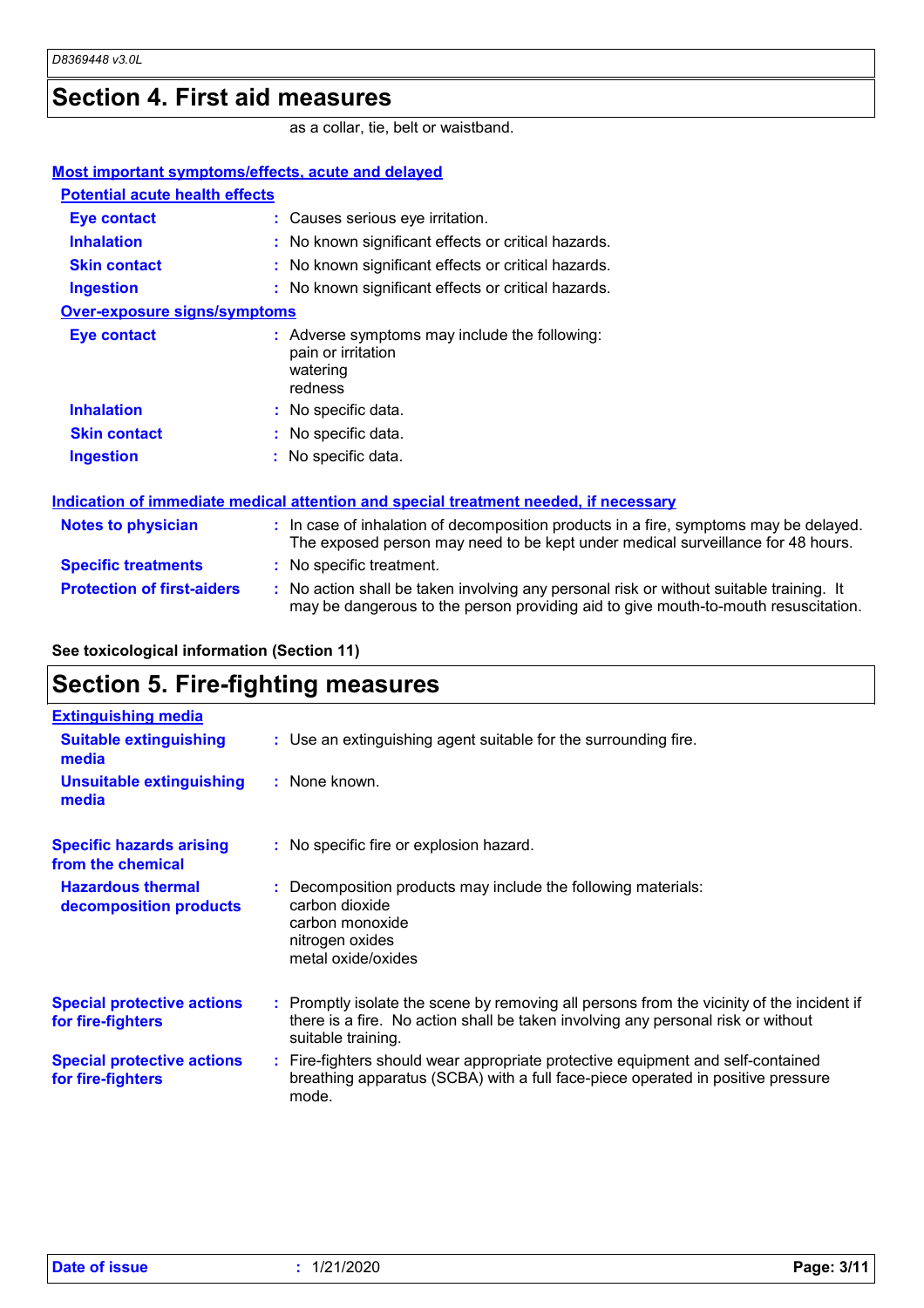## **Section 6. Accidental release measures**

|                                                       | <b>Personal precautions, protective equipment and emergency procedures</b>                                                                                                                                                                                                                                                                                                                                                                       |
|-------------------------------------------------------|--------------------------------------------------------------------------------------------------------------------------------------------------------------------------------------------------------------------------------------------------------------------------------------------------------------------------------------------------------------------------------------------------------------------------------------------------|
| For non-emergency<br>personnel                        | : No action shall be taken involving any personal risk or without suitable training.<br>Evacuate surrounding areas. Keep unnecessary and unprotected personnel from<br>entering. Do not touch or walk through spilled material. Provide adequate<br>ventilation. Wear appropriate respirator when ventilation is inadequate. Put on<br>appropriate personal protective equipment.                                                                |
|                                                       | For emergency responders : If specialized clothing is required to deal with the spillage, take note of any<br>information in Section 8 on suitable and unsuitable materials. See also the<br>information in "For non-emergency personnel".                                                                                                                                                                                                       |
| <b>Environmental precautions</b>                      | : Avoid dispersal of spilled material and runoff and contact with soil, waterways,<br>drains and sewers. Inform the relevant authorities if the product has caused<br>environmental pollution (sewers, waterways, soil or air).                                                                                                                                                                                                                  |
| Methods and materials for containment and cleaning up |                                                                                                                                                                                                                                                                                                                                                                                                                                                  |
| <b>Small spill</b>                                    | : Move containers from spill area. Avoid dust generation. Using a vacuum with<br>HEPA filter will reduce dust dispersal. Place spilled material in a designated,<br>labeled waste container. Dispose of via a licensed waste disposal contractor.                                                                                                                                                                                                |
| <b>Large spill</b>                                    | Move containers from spill area. Approach release from upwind. Prevent entry into<br>sewers, water courses, basements or confined areas. Avoid dust generation. Do<br>not dry sweep. Vacuum dust with equipment fitted with a HEPA filter and place in a<br>closed, labeled waste container. Dispose of via a licensed waste disposal<br>contractor. Note: see Section 1 for emergency contact information and Section 13<br>for waste disposal. |

**See Section 1 for emergency contact information.**

**See Section 8 for information on appropriate personal protective equipment.**

**See Section 13 for additional waste treatment information.**

## **Section 7. Handling and storage**

| <b>Precautions for safe handling</b>                                             |                                                                                                                                                                                                                                                                                                                                                                                                                                                                                                                                                                                                                                                                                                      |
|----------------------------------------------------------------------------------|------------------------------------------------------------------------------------------------------------------------------------------------------------------------------------------------------------------------------------------------------------------------------------------------------------------------------------------------------------------------------------------------------------------------------------------------------------------------------------------------------------------------------------------------------------------------------------------------------------------------------------------------------------------------------------------------------|
| <b>Protective measures</b>                                                       | : Put on appropriate personal protective equipment (see Section 8). Do not ingest.<br>Avoid contact with eyes, skin and clothing. Keep in the original container or an<br>approved alternative made from a compatible material, kept tightly closed when not<br>in use. Empty containers retain product residue and can be hazardous. Do not<br>reuse container.                                                                                                                                                                                                                                                                                                                                     |
| <b>Advice on general</b><br>occupational hygiene                                 | : Eating, drinking and smoking should be prohibited in areas where this material is<br>handled, stored and processed. Workers should wash hands and face before<br>eating, drinking and smoking. Remove contaminated clothing and protective<br>equipment before entering eating areas. See also Section 8 for additional<br>information on hygiene measures.                                                                                                                                                                                                                                                                                                                                        |
| <b>Conditions for safe storage,</b><br>including any<br><b>incompatibilities</b> | Do not store above the following temperature: $30^{\circ}$ C (86 $^{\circ}$ F). Daily average of $30^{\circ}$ C.<br>Store in accordance with local regulations. Store in original container protected<br>from direct sunlight in a dry, cool and well-ventilated area, away from incompatible<br>materials (see Section 10) and food and drink. Keep container tightly closed and<br>sealed until ready for use. Containers that have been opened must be carefully<br>resealed and kept upright to prevent leakage. Do not store in unlabeled containers.<br>Use appropriate containment to avoid environmental contamination. See Section 10<br>for incompatible materials before handling or use. |
| <b>Recommended Storage</b><br><b>Temperature for 1 week</b>                      | $: 30$ to 40 °C                                                                                                                                                                                                                                                                                                                                                                                                                                                                                                                                                                                                                                                                                      |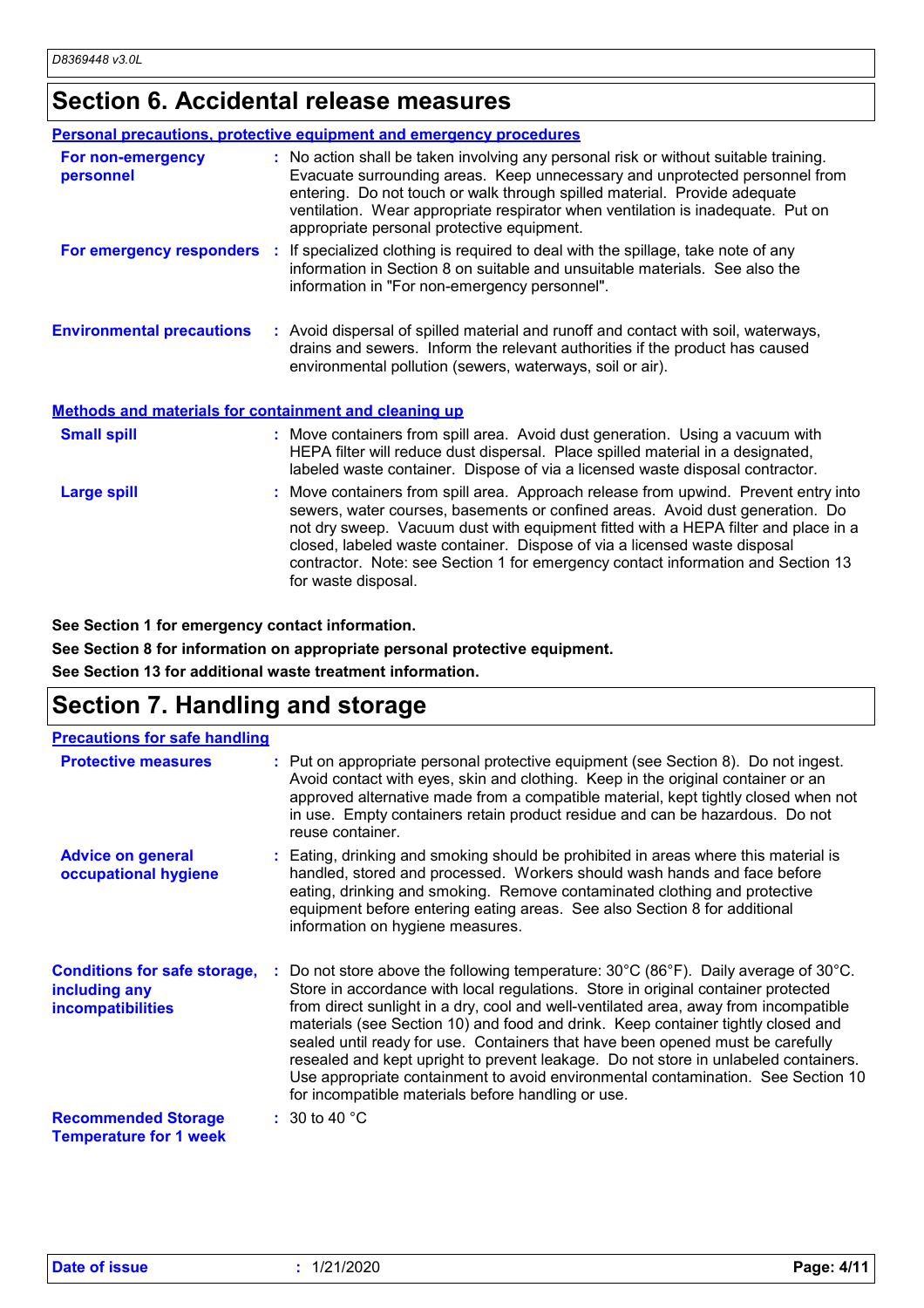# **Section 8. Exposure controls and personal protection**

### **Control parameters**

### **Australia**

### **Occupational exposure limits**

| <b>Ingredient name</b>                                                      | <b>Exposure limits</b>                                                                                                                                                                               |
|-----------------------------------------------------------------------------|------------------------------------------------------------------------------------------------------------------------------------------------------------------------------------------------------|
| Poly(oxy-1,2-ethanediyl),α-hydro-ω-hydroxy-<br>Ethane-1,2-diol, ethoxylated | DFG MAC-values list (Germany, 7/2017).<br>TWA: 1000 mg/m <sup>3</sup> 8 hours. Form: inhalable fraction<br>PEAK: 8000 mg/m <sup>3</sup> , 4 times per shift, 15 minutes. Form:<br>inhalable fraction |
| <b>Cellulose</b>                                                            | Safe Work Australia (Australia, 4/2018).<br>TWA: 10 mg/m <sup>3</sup> 8 hours. Form: fibres                                                                                                          |

### **New Zealand**

**Occupational exposure limits : No exposure standard allocated.**

| Ingredient name | <b>Exposure limits</b>                                                                                                                                                       |
|-----------------|------------------------------------------------------------------------------------------------------------------------------------------------------------------------------|
| Cellulose       | NZ HSWA 2015 (New Zealand, 11/2017).<br>WES-TWA: 10 mg/m <sup>3</sup> 8 hours. Form: The value for<br>inhalable dust containing no asbestos and less than 1%<br>free silica. |

| <b>Appropriate engineering</b>                   | : Good general ventilation should be sufficient to control worker exposure to airborne                                                                                                                                                                                                                                          |
|--------------------------------------------------|---------------------------------------------------------------------------------------------------------------------------------------------------------------------------------------------------------------------------------------------------------------------------------------------------------------------------------|
| <b>controls</b>                                  | contaminants.                                                                                                                                                                                                                                                                                                                   |
| <b>Environmental exposure</b><br><b>controls</b> | : Emissions from ventilation or work process equipment should be checked to ensure<br>they comply with the requirements of environmental protection legislation. In some<br>cases, fume scrubbers, filters or engineering modifications to the process<br>equipment will be necessary to reduce emissions to acceptable levels. |

| <b>Individual protection measures</b> |  |  |
|---------------------------------------|--|--|
|                                       |  |  |

| <b>Hygiene measures</b>       | : Wash hands, forearms and face thoroughly after handling chemical products, before<br>eating, smoking and using the lavatory and at the end of the working period.<br>Appropriate techniques should be used to remove potentially contaminated clothing.<br>Wash contaminated clothing before reusing. Ensure that eyewash stations and<br>safety showers are close to the workstation location.                                                                                                                                                                                                                         |
|-------------------------------|---------------------------------------------------------------------------------------------------------------------------------------------------------------------------------------------------------------------------------------------------------------------------------------------------------------------------------------------------------------------------------------------------------------------------------------------------------------------------------------------------------------------------------------------------------------------------------------------------------------------------|
| <b>Eye/face protection</b>    | : Safety eyewear complying with an approved standard should be used when a risk<br>assessment indicates this is necessary to avoid exposure to liquid splashes, mists,<br>gases or dusts. If contact is possible, the following protection should be worn,<br>unless the assessment indicates a higher degree of protection: chemical splash<br>goggles.                                                                                                                                                                                                                                                                  |
| <b>Skin protection</b>        |                                                                                                                                                                                                                                                                                                                                                                                                                                                                                                                                                                                                                           |
| <b>Hand protection</b>        | : Chemical-resistant, impervious gloves complying with an approved standard should<br>be worn at all times when handling chemical products if a risk assessment indicates<br>this is necessary. Considering the parameters specified by the glove manufacturer,<br>check during use that the gloves are still retaining their protective properties. It<br>should be noted that the time to breakthrough for any glove material may be<br>different for different glove manufacturers. In the case of mixtures, consisting of<br>several substances, the protection time of the gloves cannot be accurately<br>estimated. |
| <b>Body protection</b>        | : Personal protective equipment for the body should be selected based on the task<br>being performed and the risks involved and should be approved by a specialist<br>before handling this product.                                                                                                                                                                                                                                                                                                                                                                                                                       |
| <b>Other skin protection</b>  | : Appropriate footwear and any additional skin protection measures should be<br>selected based on the task being performed and the risks involved and should be<br>approved by a specialist before handling this product.                                                                                                                                                                                                                                                                                                                                                                                                 |
| <b>Respiratory protection</b> | : Based on the hazard and potential for exposure, select a respirator that meets the<br>appropriate standard or certification. Respirators must be used according to a<br>respiratory protection program to ensure proper fitting, training, and other important<br>aspects of use.                                                                                                                                                                                                                                                                                                                                       |

**Date of issue :** 1/21/2020 **Page: 5/11**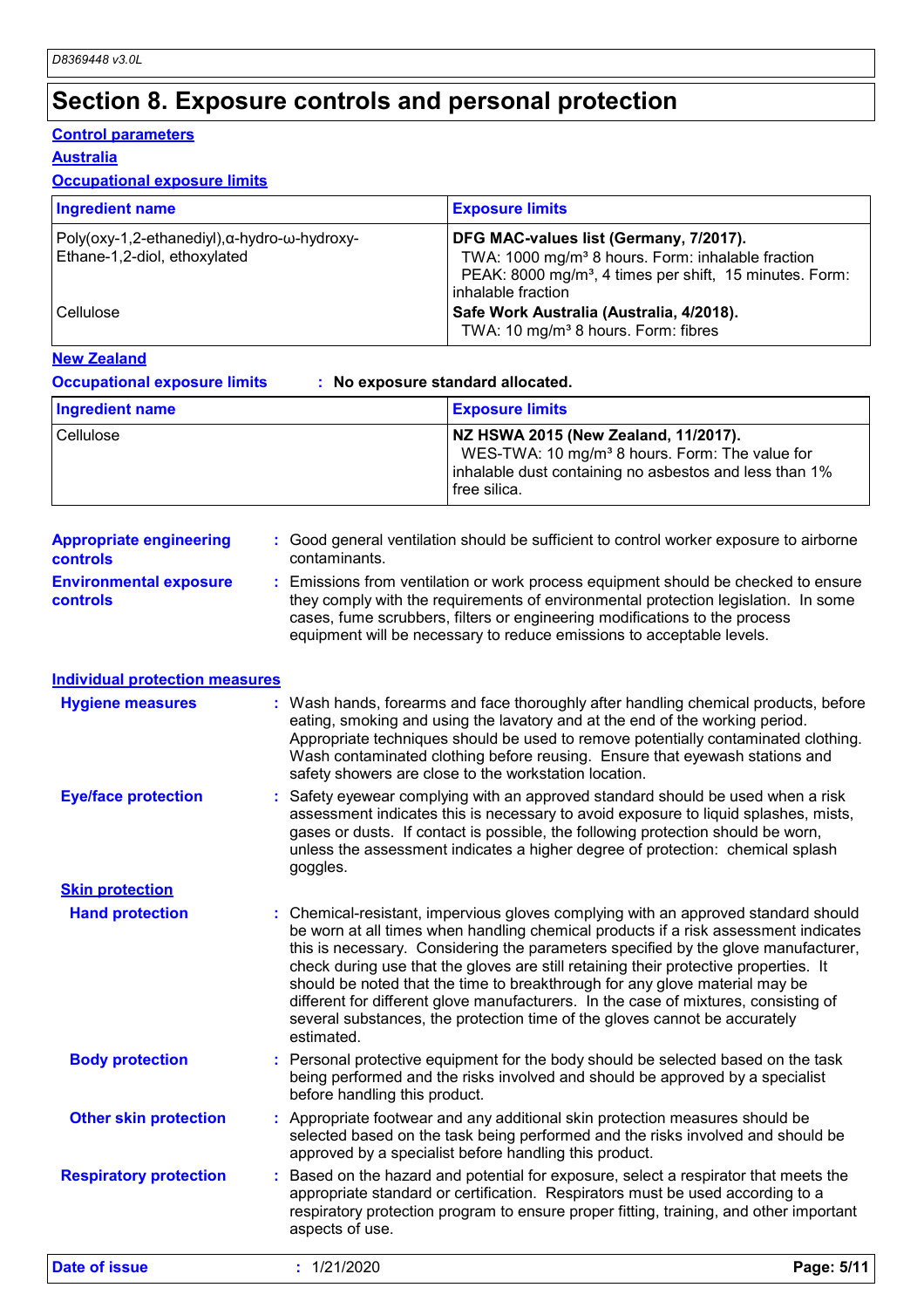# **Section 9. Physical and chemical properties**

| <b>Appearance</b>                                      |                                                                      |
|--------------------------------------------------------|----------------------------------------------------------------------|
| <b>Physical state</b>                                  | : Solid. [Tablet.]                                                   |
| Color                                                  | Not available.                                                       |
| Odor                                                   | Not available.                                                       |
| <b>Odor threshold</b>                                  | : Not available.                                                     |
| рH                                                     | : 9.5to 10.2 [Conc. (% w/w): 1%]                                     |
|                                                        |                                                                      |
| <b>Melting point</b>                                   | : Not available.                                                     |
| <b>Boiling point</b>                                   | $:$ Not available.                                                   |
| <b>Flash point</b>                                     | Not available.                                                       |
| <b>Evaporation rate</b>                                | : Not available.                                                     |
| <b>Flammability (solid, gas)</b>                       | : Not available.                                                     |
| <b>Lower and upper explosive</b><br>(flammable) limits | : Not available.                                                     |
| <b>Vapor pressure</b>                                  | $:$ Not available.                                                   |
| <b>Vapor density</b>                                   | : Not available.                                                     |
| <b>Relative density</b>                                | : 0.92                                                               |
| <b>Solubility</b>                                      | Easily soluble in the following materials: cold water and hot water. |
| <b>Solubility in water</b>                             | : Not available.                                                     |
| <b>Partition coefficient: n-</b><br>octanol/water      | : Not available.                                                     |
| <b>Auto-ignition temperature</b>                       | : Not available.                                                     |
| <b>Decomposition temperature</b>                       | : Not available.                                                     |
| <b>SADT</b>                                            | : $>55^{\circ}$ C (>131 $^{\circ}$ F)                                |
| <b>Heat of reaction</b>                                | : $<$ 300 J/g                                                        |
| <b>Viscosity</b>                                       | : Not available.                                                     |
| Flow time (ISO 2431)                                   | Not available.                                                       |

# **Section 10. Stability and reactivity**

| <b>Hazardous decomposition</b><br>products          | : Under normal conditions of storage and use, hazardous decomposition products<br>should not be produced. |
|-----------------------------------------------------|-----------------------------------------------------------------------------------------------------------|
| <b>Incompatible materials</b>                       | : No specific data.                                                                                       |
| <b>Conditions to avoid</b>                          | : Keep away from heat and direct sunlight. Protect from moisture.                                         |
| <b>Possibility of hazardous</b><br><b>reactions</b> | : Under normal conditions of storage and use, hazardous reactions will not occur.                         |
| <b>Chemical stability</b>                           | : The product is stable. Do not expose to temperatures exceeding 50 °C/122 °F.                            |
| <b>Reactivity</b>                                   | : No specific test data related to reactivity available for this product or its ingredients.              |

### **Section 11. Toxicological information**

**Acute toxicity Information on toxicological effects**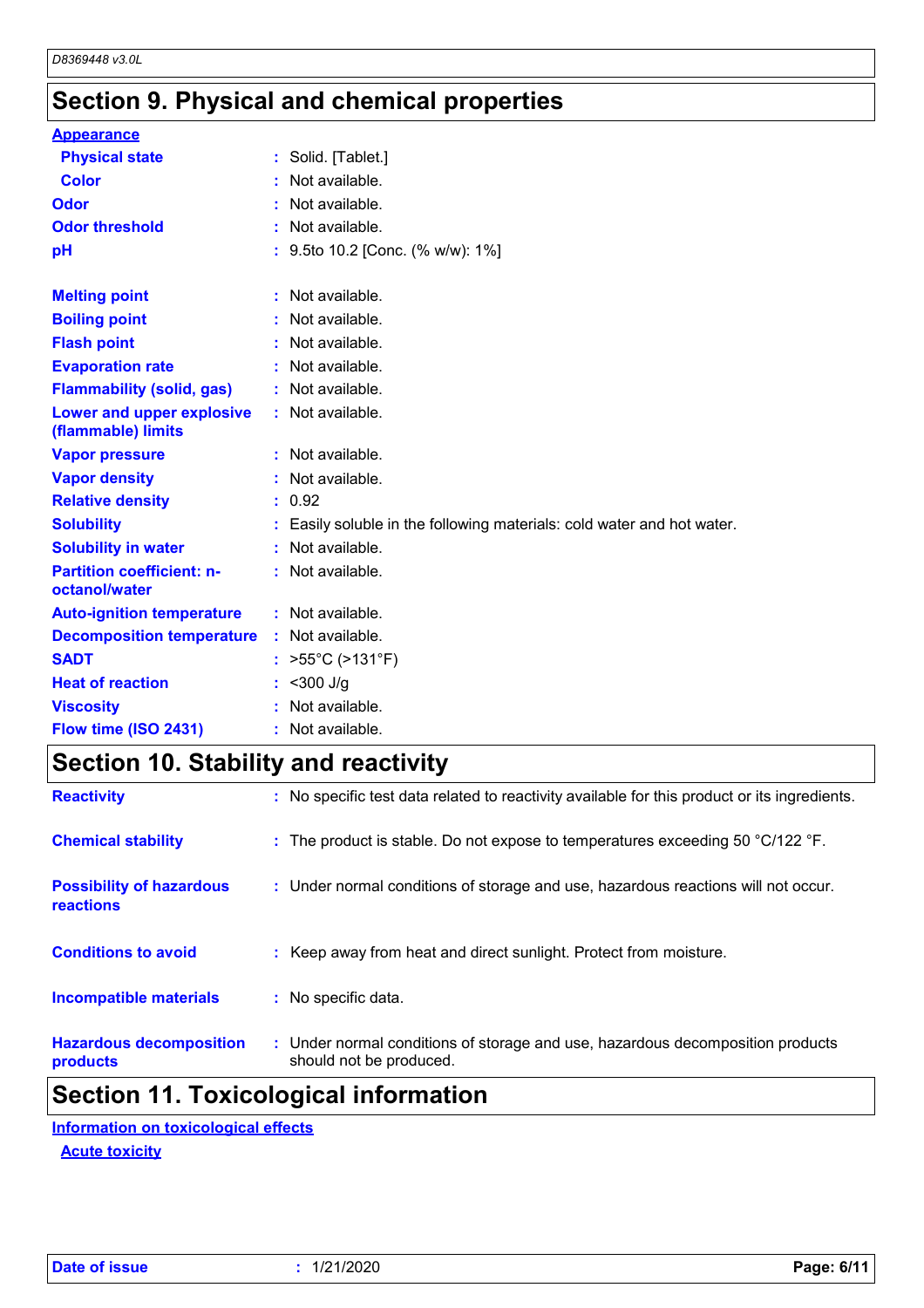# **Section 11. Toxicological information**

| <b>Product/ingredient name</b>                                                                 | <b>Result</b>            | <b>Species</b> | <b>Dose</b>               | <b>Exposure</b> |
|------------------------------------------------------------------------------------------------|--------------------------|----------------|---------------------------|-----------------|
| sodium carbonate                                                                               | LD50 Dermal<br>LD50 Oral | Rabbit<br>Rat  | >2000 mg/kg<br>2800 mg/kg |                 |
| disodium carbonate,<br>compound with hydrogen                                                  | LD50 Oral                | Rat            | 1034 mg/kg                |                 |
| peroxide (2:3)<br>Poly(oxy-1,2-ethanediyl), α-hydro-ω-hydroxy-<br>Ethane-1,2-diol, ethoxylated | LD50 Oral                | Rat            | 5000 mg/kg                |                 |

**Conclusion/Summary :** Based on available data, the classification criteria are not met.

**Irritation/Corrosion**

| <b>Product/ingredient name</b>               | <b>Result</b>            | <b>Species</b> | <b>Score</b> | <b>Exposure</b> | <b>Observation</b> |
|----------------------------------------------|--------------------------|----------------|--------------|-----------------|--------------------|
| sodium carbonate                             | Eyes - Mild irritant     | Rabbit         |              | 0.5 minutes     |                    |
|                                              |                          |                |              | 100             |                    |
|                                              |                          |                |              | milligrams      |                    |
|                                              | Eyes - Moderate irritant | Rabbit         |              | 24 hours 100    |                    |
|                                              |                          |                |              | milligrams      |                    |
| Poly(oxy-1,2-ethanediyl), α-hydro-ω-hydroxy- | Eyes - Mild irritant     | Rabbit         |              | 24 hours 500    |                    |
| Ethane-1,2-diol, ethoxylated                 |                          |                |              | milligrams      |                    |
|                                              | Eyes - Mild irritant     | Rabbit         |              | 500             |                    |
|                                              |                          |                |              | milligrams      |                    |
|                                              | Skin - Mild irritant     | Rabbit         |              | 24 hours 500    |                    |
|                                              |                          |                |              | milligrams      |                    |
|                                              | Skin - Mild irritant     | Rabbit         |              | 500             |                    |
|                                              |                          |                |              | milligrams      |                    |

**Conclusion/Summary**

**Skin Example 2018 :** Based on available data, the classification criteria are not met.

**Eyes :** Based on Calculation method: Causes serious eye irritation.

**Respiratory :** Based on available data, the classification criteria are not met.

**Sensitization**

Not available. **Conclusion/Summary**

| <b>Skin</b><br><b>Mutagenicity</b><br>Not available.                                                   | : Based on available data, the classification criteria are not met. |
|--------------------------------------------------------------------------------------------------------|---------------------------------------------------------------------|
| <b>Conclusion/Summary</b><br><b>Carcinogenicity</b><br>Not available.                                  | : Based on available data, the classification criteria are not met. |
| <b>Conclusion/Summary</b><br><b>Reproductive toxicity</b><br>Not available.                            | : Based on available data, the classification criteria are not met. |
| <b>Conclusion/Summary</b><br><b>Teratogenicity</b><br>Not available.                                   | : Based on available data, the classification criteria are not met. |
| <b>Conclusion/Summary</b><br><b>Specific target organ toxicity (single exposure)</b><br>Not available. | : Based on available data, the classification criteria are not met. |
| <b>Specific target organ toxicity (repeated exposure)</b><br>Not available.                            |                                                                     |

**Aspiration hazard**

**Date of issue :** 1/21/2020 **Page: 7/11**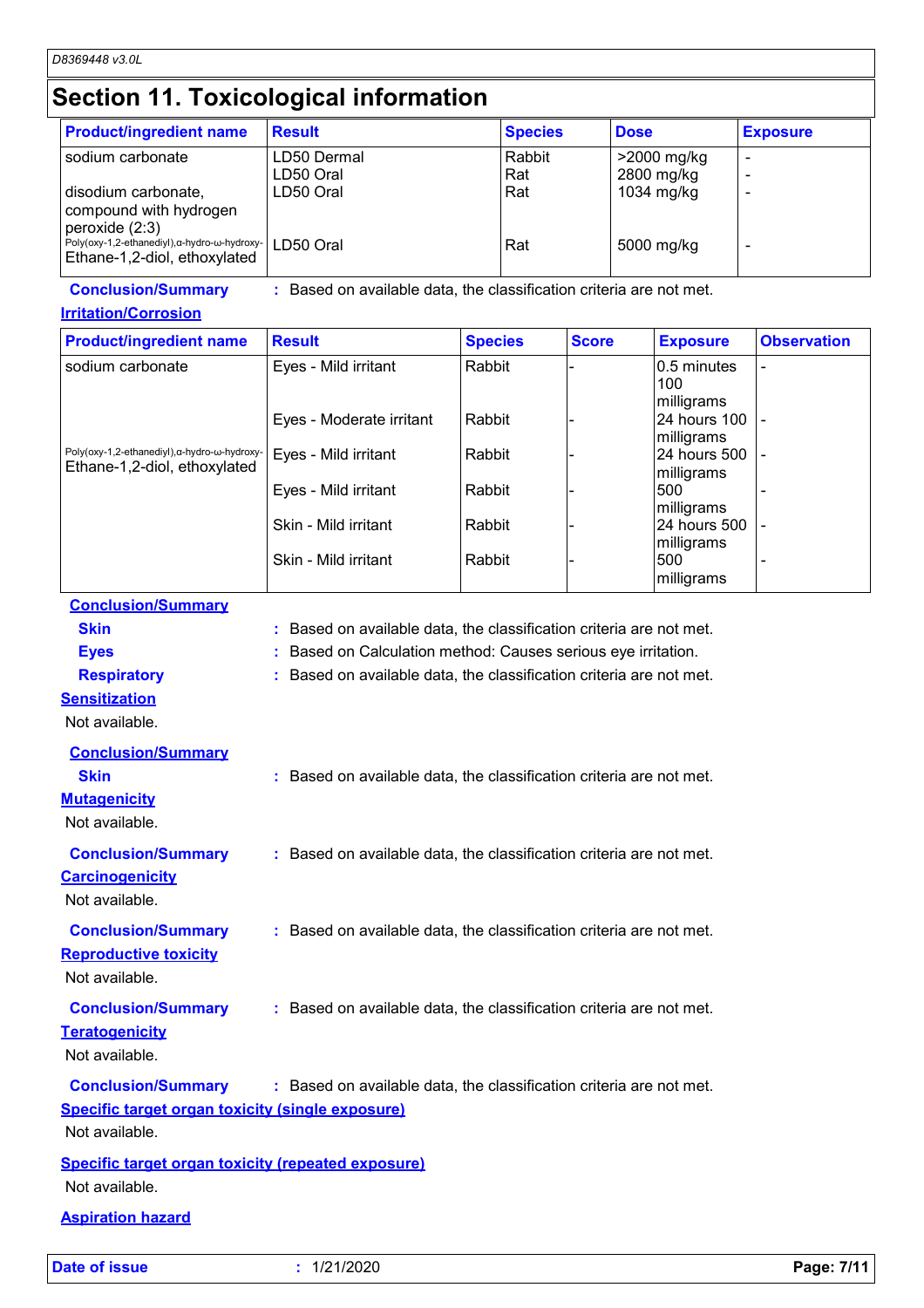# **Section 11. Toxicological information**

Not available.

| <b>Information on the likely</b><br>routes of exposure | : Not available.                                                                           |
|--------------------------------------------------------|--------------------------------------------------------------------------------------------|
| <b>Potential acute health effects</b>                  |                                                                                            |
| <b>Eye contact</b>                                     | : Causes serious eye irritation.                                                           |
| <b>Inhalation</b>                                      | : No known significant effects or critical hazards.                                        |
| <b>Skin contact</b>                                    | : No known significant effects or critical hazards.                                        |
| <b>Ingestion</b>                                       | : No known significant effects or critical hazards.                                        |
|                                                        | Symptoms related to the physical, chemical and toxicological characteristics               |
| <b>Eye contact</b>                                     | : Adverse symptoms may include the following:<br>pain or irritation<br>watering<br>redness |
| <b>Inhalation</b>                                      | : No specific data.                                                                        |
| <b>Skin contact</b>                                    | : No specific data.                                                                        |
| <b>Ingestion</b>                                       | : No specific data.                                                                        |
|                                                        | Delayed and immediate effects and also chronic effects from short and long term exposure   |
| <b>Short term exposure</b>                             |                                                                                            |
| <b>Potential immediate</b><br>effects                  | $:$ Not available.                                                                         |
| <b>Potential delayed effects</b>                       | $:$ Not available.                                                                         |
| <b>Long term exposure</b>                              |                                                                                            |
| <b>Potential immediate</b><br>effects                  | $:$ Not available.                                                                         |
| <b>Potential delayed effects</b>                       | $:$ Not available.                                                                         |
| <b>Potential chronic health effects</b>                |                                                                                            |
| Not available.                                         |                                                                                            |
| <b>Conclusion/Summary</b>                              | : Based on available data, the classification criteria are not met.                        |
| <b>General</b>                                         | No known significant effects or critical hazards.                                          |
| <b>Carcinogenicity</b>                                 | No known significant effects or critical hazards.                                          |
| <b>Mutagenicity</b>                                    | No known significant effects or critical hazards.                                          |
| <b>Teratogenicity</b>                                  | No known significant effects or critical hazards.                                          |
| <b>Developmental effects</b>                           | : No known significant effects or critical hazards.                                        |
| <b>Fertility effects</b>                               | : No known significant effects or critical hazards.                                        |
|                                                        |                                                                                            |

### **Numerical measures of toxicity**

#### **Acute toxicity estimates**

| <b>Route</b> | <b>ATE value</b> |
|--------------|------------------|
| Oral         | 9521.96 mg/kg    |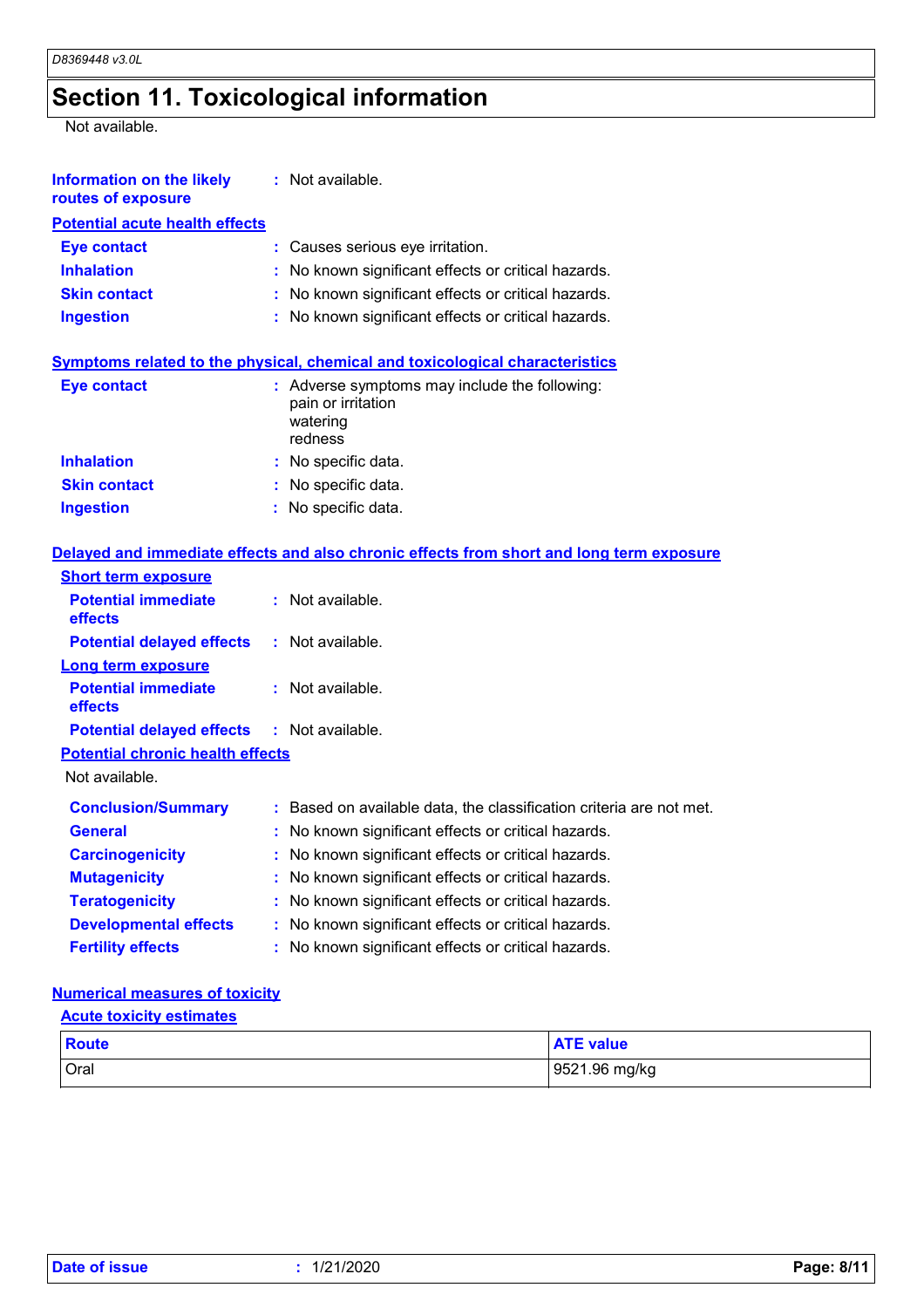# **Section 12. Ecological information**

### **Toxicity**

| <b>Product/ingredient name</b>                                               | <b>Result</b>                                                     | <b>Species</b>              | <b>Exposure</b> |
|------------------------------------------------------------------------------|-------------------------------------------------------------------|-----------------------------|-----------------|
| l sodium carbonate                                                           | Acute EC50 242000 µg/l Fresh water                                | Algae - Navicula seminulum  | 96 hours        |
|                                                                              | Acute LC50 176000 µg/l Fresh water                                | Crustaceans - Amphipoda     | 48 hours        |
|                                                                              | Acute LC50 265000 µg/l Fresh water                                | Daphnia - Daphnia magna     | 48 hours        |
|                                                                              | Acute LC50 300000 µg/l Fresh water                                | Fish - Lepomis macrochirus  | 96 hours        |
| l disodium carbonate.<br>compound with hydrogen<br>peroxide (2:3)            | Acute EC50 70 mg/l                                                | Algae - Chlorella emersonii | 240 hours       |
|                                                                              | Acute EC50 4.9 mg/l                                               | Daphnia - Daphnia Pulex     | 48 hours        |
|                                                                              | Acute LC50 70.7 mg/l                                              | Fish - Pimephales promelas  | 48 hours        |
| Poly(oxy-1,2-ethanediyl), a-hydro-w-hydroxy-<br>Ethane-1,2-diol, ethoxylated | Acute LC50 >1000000 µg/l Fresh water                              | Fish - Salmo salar - Parr   | 96 hours        |
| <b>Conclusion/Summary</b>                                                    | Based on available data, the classification criteria are not met. |                             |                 |

### **Persistence and degradability**

| <b>Product/ingredient name</b>                                       | <b>Aquatic half-life</b> | <b>Photolysis</b> | Biodegradability |
|----------------------------------------------------------------------|--------------------------|-------------------|------------------|
| Alcohols, C12-15-branched<br>and linear, ethoxylated<br>propoxylated |                          |                   | <b>Readily</b>   |

#### **Bioaccumulative potential**

| <b>Product/ingredient name</b>                                                                | <b>LogP</b> <sub>ow</sub> | <b>BCF</b> | ∣ Potential |
|-----------------------------------------------------------------------------------------------|---------------------------|------------|-------------|
| Poly(oxy-1,2-ethanediyl), $\alpha$ -hydro- $\omega$ -hydroxy-<br>Ethane-1,2-diol, ethoxylated |                           | ے.ب        | low         |

### **Mobility in soil**

**Soil/water partition coefficient (Koc) :** Not available.

**Other adverse effects** : No known significant effects or critical hazards.

# **Section 13. Disposal considerations**

| <b>Disposal methods</b> | : The generation of waste should be avoided or minimized wherever possible.<br>Disposal of this product, solutions and any by-products should at all times comply<br>with the requirements of environmental protection and waste disposal legislation<br>and any regional local authority requirements. Dispose of surplus and non-<br>recyclable products via a licensed waste disposal contractor. Waste should not be<br>disposed of untreated to the sewer unless fully compliant with the requirements of<br>all authorities with jurisdiction. Waste packaging should be recycled. Incineration or |
|-------------------------|----------------------------------------------------------------------------------------------------------------------------------------------------------------------------------------------------------------------------------------------------------------------------------------------------------------------------------------------------------------------------------------------------------------------------------------------------------------------------------------------------------------------------------------------------------------------------------------------------------|
|                         | landfill should only be considered when recycling is not feasible. This material and<br>its container must be disposed of in a safe way. Care should be taken when<br>handling emptied containers that have not been cleaned or rinsed out. Empty<br>containers or liners may retain some product residues. Avoid dispersal of spilled<br>material and runoff and contact with soil, waterways, drains and sewers.                                                                                                                                                                                       |

# **Section 14. Transport information**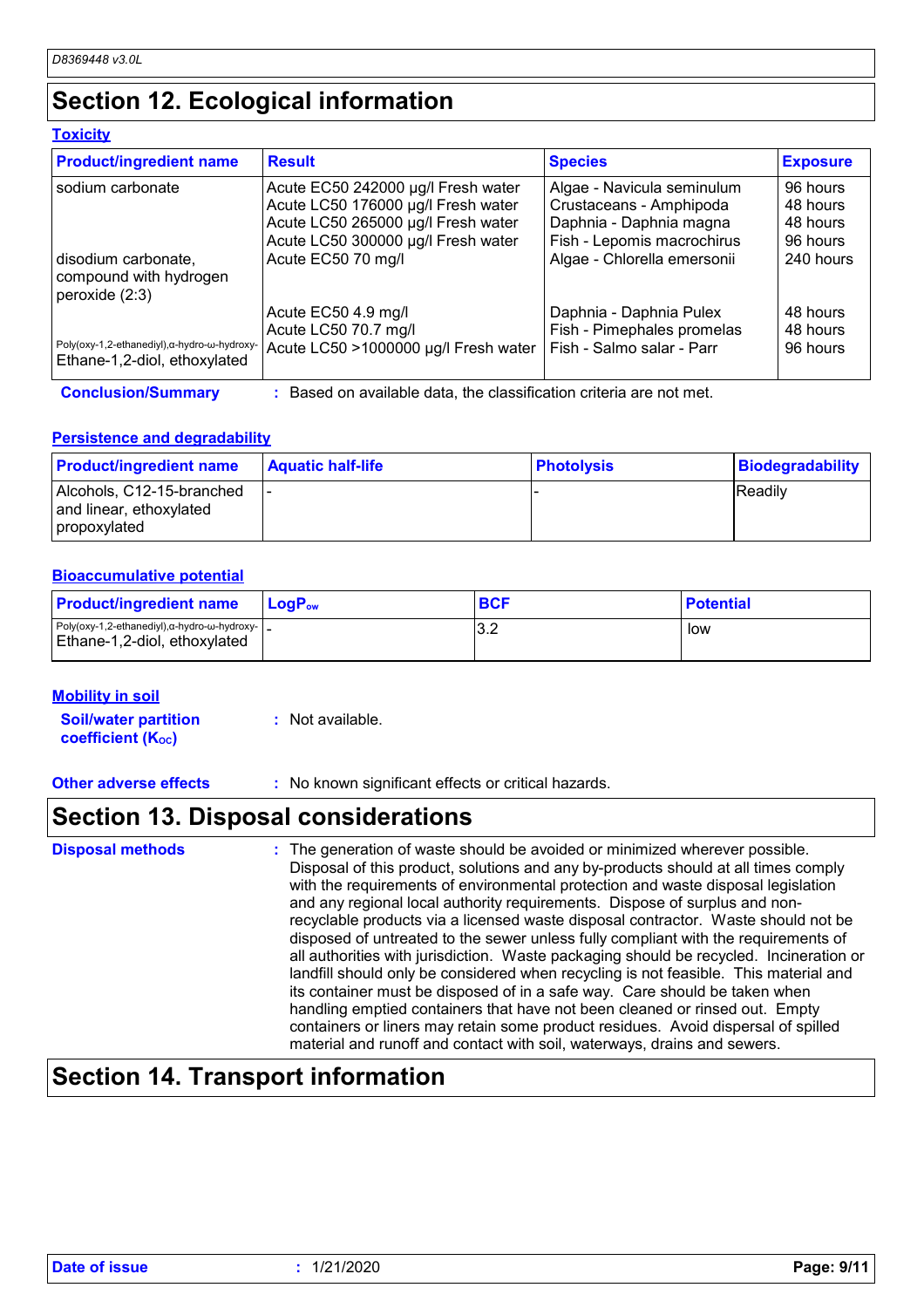## **Section 14. Transport information**

|                                      | <b>ADG</b>               | <b>ADR/RID</b> | <b>IMDG</b>    | <b>IATA</b>              |  |  |  |  |
|--------------------------------------|--------------------------|----------------|----------------|--------------------------|--|--|--|--|
| <b>UN number</b>                     | Not regulated.           | Not regulated. | Not regulated. | Not regulated.           |  |  |  |  |
| <b>UN proper</b><br>shipping name    |                          |                |                |                          |  |  |  |  |
| <b>Transport hazard</b><br>class(es) | $\overline{\phantom{0}}$ |                |                |                          |  |  |  |  |
| <b>Packing group</b>                 | $\overline{\phantom{0}}$ |                |                | $\overline{\phantom{0}}$ |  |  |  |  |
| <b>Environmental</b><br>hazards      | No.                      | No.            | No.            | No.                      |  |  |  |  |

**Special precautions for user Transport within user's premises:** always transport in closed containers that are **:** upright and secure. Ensure that persons transporting the product know what to do in the event of an accident or spillage.

**Transport in bulk according to Annex II of MARPOL and the IBC Code :** Not available.

### **Section 15. Regulatory information**

#### **Australia inventory (AICS) :** All components are listed or exempted. **Standard Uniform Schedule of Medicine and Poisons Model Work Health and Safety Regulations - Scheduled Substances** No listed substance Not scheduled **New Zealand Inventory of Chemicals (NZIoC) :** All components are listed or exempted. **HSNO Approval Number HSNO Group Standard Approved Handler Requirement Tracking Requirement : :** Cleaning Products (Subsidiary hazard) **:** HSR002530 **:** No. : No.

### **Section 16. Any other relevant information**

| <b>Key to abbreviations</b>         | $\therefore$ ADG = Australian Dangerous Goods<br>ATE = Acute Toxicity Estimate<br>BCF = Bioconcentration Factor<br>GHS = Globally Harmonized System of Classification and Labelling of Chemicals<br>IATA = International Air Transport Association<br>IBC = Intermediate Bulk Container<br><b>IMDG = International Maritime Dangerous Goods</b><br>LogPow = logarithm of the octanol/water partition coefficient<br>MARPOL = International Convention for the Prevention of Pollution From Ships,<br>1973 as modified by the Protocol of 1978. ("Marpol" = marine pollution)<br>NOHSC = National Occupational Health and Safety Commission<br>SUSMP = Standard Uniform Schedule of Medicine and Poisons<br>$UN = United Nations$ |
|-------------------------------------|----------------------------------------------------------------------------------------------------------------------------------------------------------------------------------------------------------------------------------------------------------------------------------------------------------------------------------------------------------------------------------------------------------------------------------------------------------------------------------------------------------------------------------------------------------------------------------------------------------------------------------------------------------------------------------------------------------------------------------|
| Date of issue / Date of<br>revision | : 1/21/2020                                                                                                                                                                                                                                                                                                                                                                                                                                                                                                                                                                                                                                                                                                                      |
| <b>Revision comments</b>            | : Update of PSDS.                                                                                                                                                                                                                                                                                                                                                                                                                                                                                                                                                                                                                                                                                                                |
| <b>Date of issue</b>                | : 1/21/2020<br>Page: 10/11                                                                                                                                                                                                                                                                                                                                                                                                                                                                                                                                                                                                                                                                                                       |